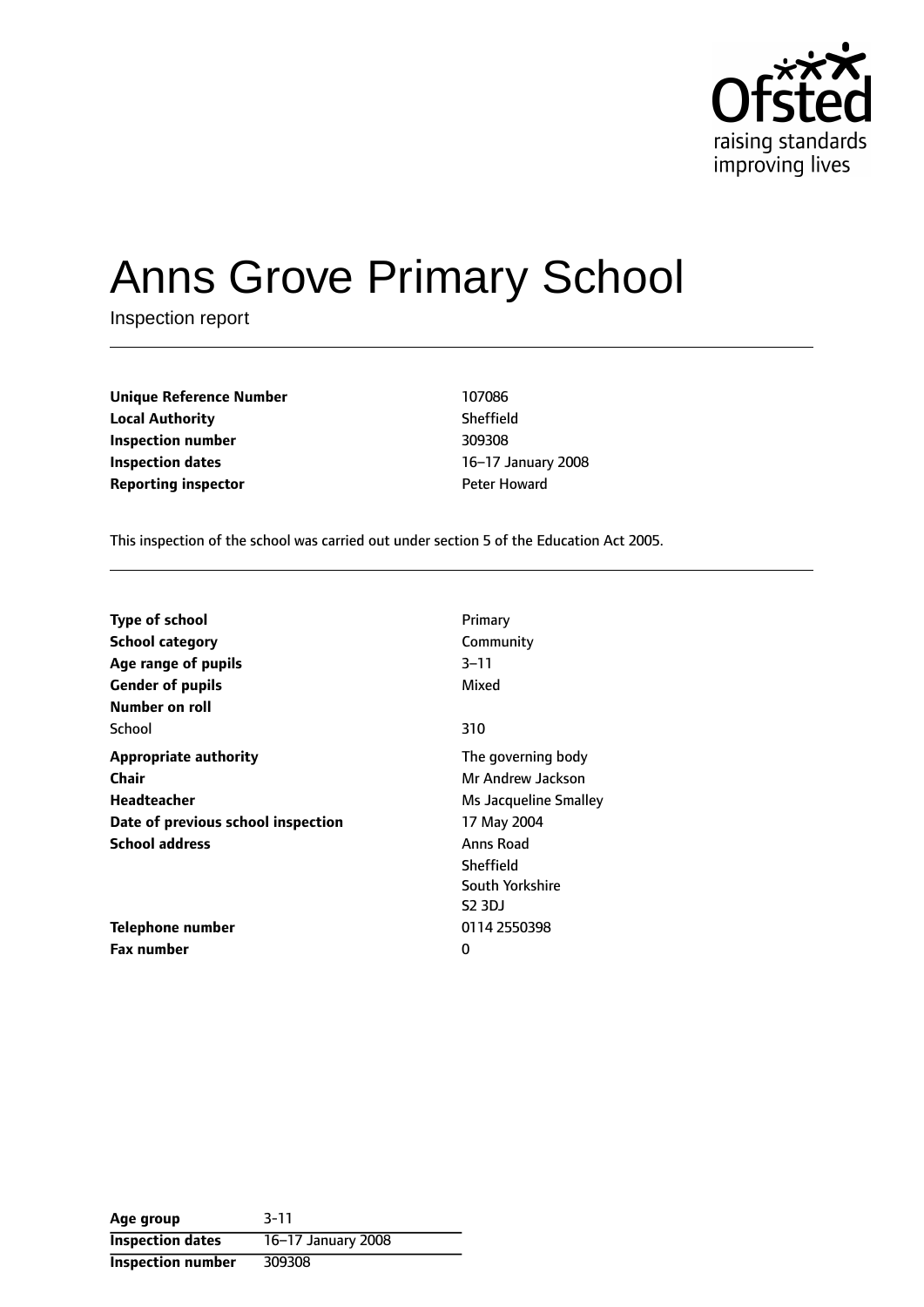.

© Crown copyright 2008

#### Website: www.ofsted.gov.uk

This document may be reproduced in whole or in part for non-commercial educational purposes, provided that the information quoted is reproduced without adaptation and the source and date of publication are stated.

Further copies of this report are obtainable from the school. Under the Education Act 2005, the school must provide a copy of this report free of charge to certain categories of people. A charge not exceeding the full cost of reproduction may be made for any other copies supplied.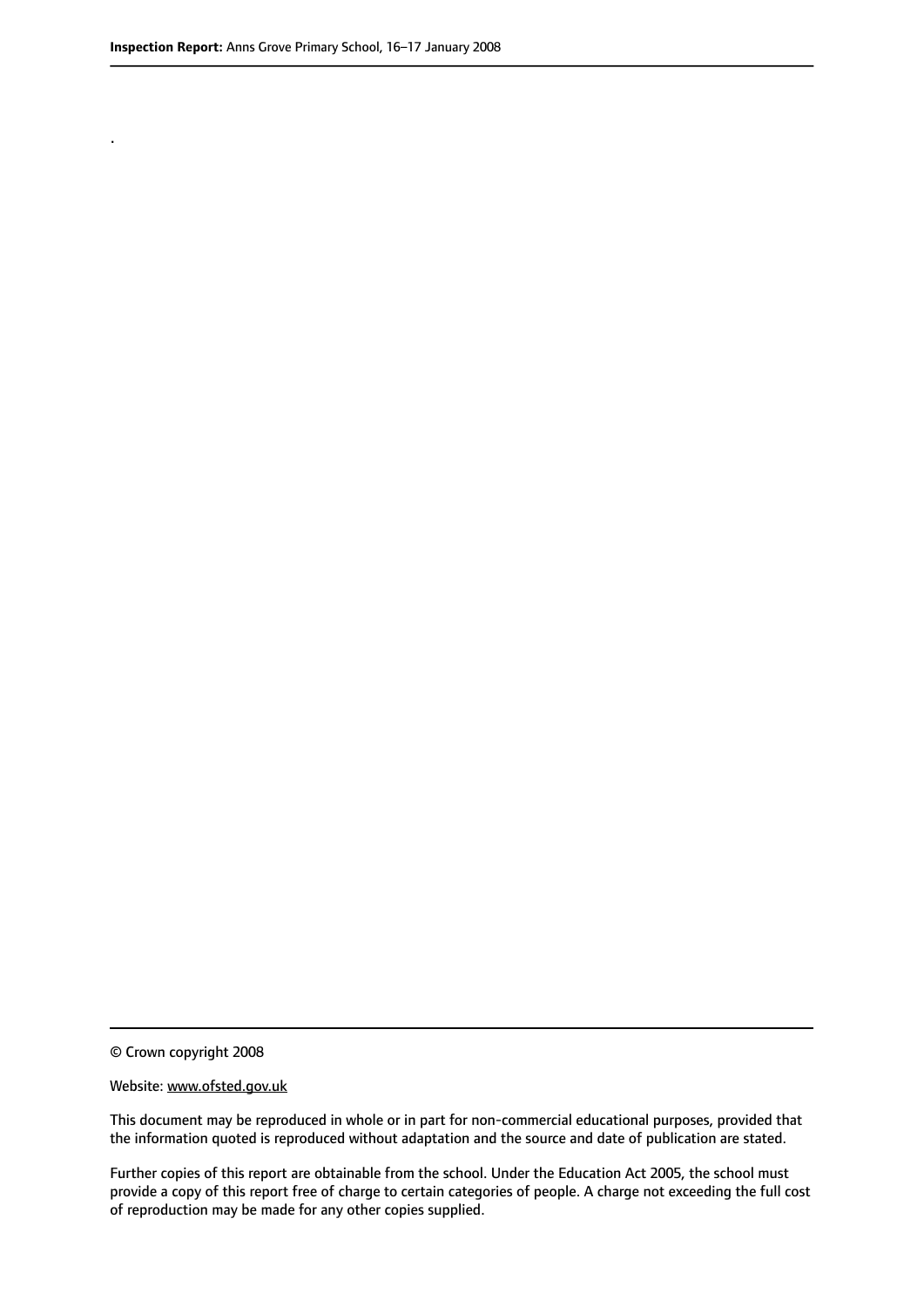# **Introduction**

The inspection was carried out by three Additional Inspectors.

#### **Description of the school**

This larger than average school serves an area of mainly local authority and privately rented housing, where levels of social disadvantage are higher than average. The proportion of pupils eligible for free school meals is well above average. The proportion of pupils from minority ethnic groups is above average and there are increasing numbers of pupils whose first language is not English. The percentage of pupils with learning difficulties and/or disabilities is above average. In 2006 the school moved into new purpose-built accommodation on its existing site. The school holds the Healthy Schools and Activemark awards.

## **Key for inspection grades**

| Grade 1 | Outstanding  |
|---------|--------------|
| Grade 2 | Good         |
| Grade 3 | Satisfactory |
| Grade 4 | Inadequate   |
|         |              |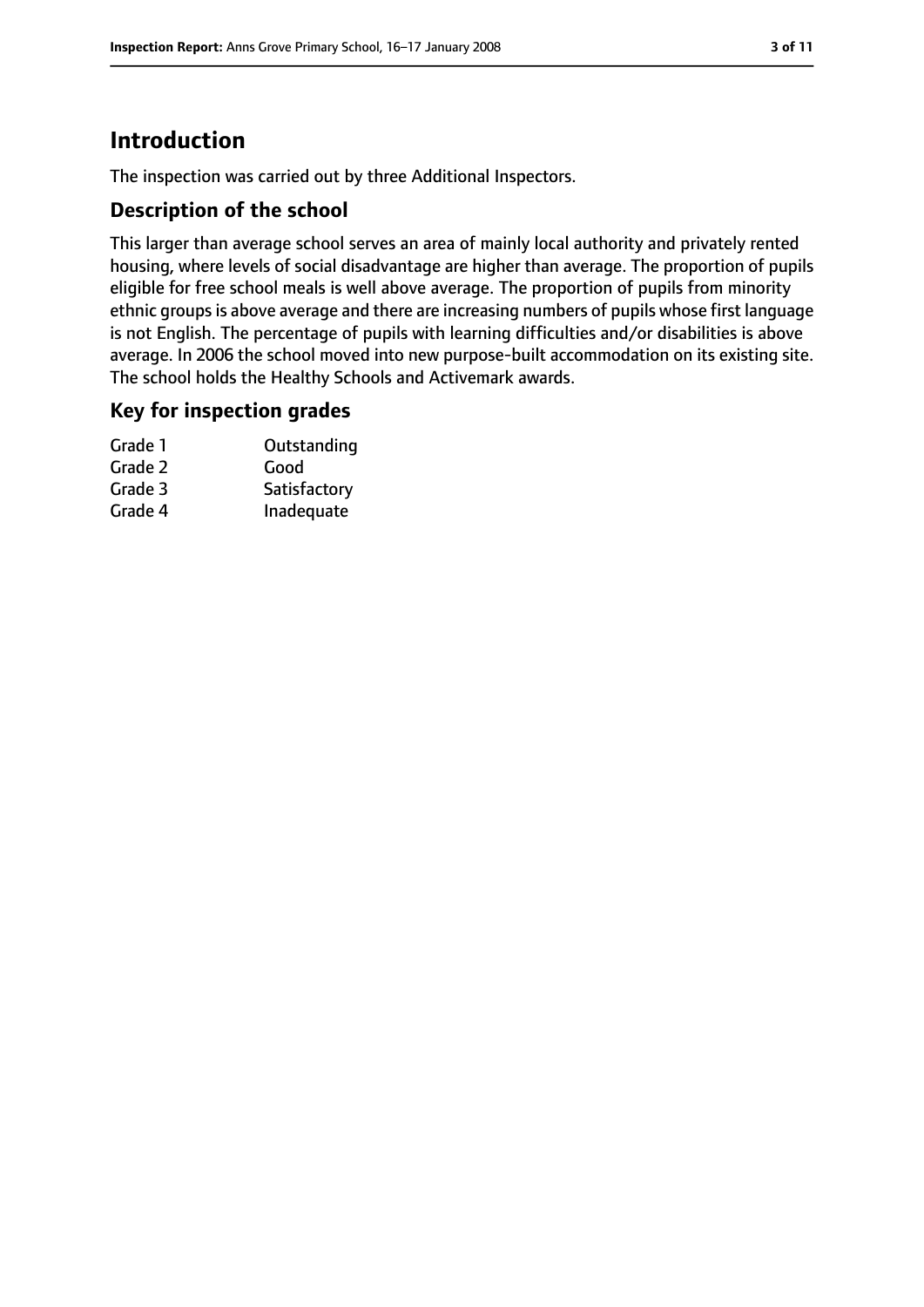# **Overall effectiveness of the school**

#### **Grade: 3**

This is a satisfactory and improving school. It is emerging from a period of low standards, which were caused by severe staff turbulence that had an adverse impact on the quality of teaching. The headteacher has provided strong leadership in managing the process of recovery. Standards have been rising since 2006 and pupils are now making at least expected levels of progress. Their achievement is satisfactory. In 2007 standards at the end of Year 6 were above average. Although the pupils currently in Year 6 are working to standards that are below average, this reflects the historical disruption to their learning and their particularly low levels of skills and knowledge when they entered school. Staff and governors work together well, with a strong focus on improving learning. Parents give the school their overwhelming support. One parent commented, 'The school has a lovely, welcoming atmosphere, the children are happy and all have a sense of belonging.' The school recognises that its priority is to maintain the momentum of recent improvement and it has a good capacity to do so.

Pupils' personal development and well-being are good. Pupils are proud of their school and want to learn. Their behaviour is good; they get on well with each other and they are welcoming and courteous to visitors. Pupils are aware of the importance of living healthy lifestyles and of how to keep themselves safe. They value the many opportunities in school to take responsibility and carry out their duties on the school council, or as reading buddies, with enthusiasm. The quality of care, guidance and support given to pupils is satisfactory. Pupils trust staff and are confident to approach them if they are troubled and, as a result, pupils feel well cared for and safe. Pupils with learning difficulties and/or disabilities and those considered to be vulnerable are well supported. Although pupils' attendance is below average, the school's strategies to improve attendance are extremely thorough. The school has implemented appropriate systems to assess pupils' work and to monitor their progress, but these are in the early stages of development. Marking and targets to guide pupils' learning do not consistently give pupils the information they need to improve their work.

The quality of teaching and learning is satisfactory and there is some good teaching across the school. Classrooms are well organised and increasingly effective cooperation between teachers is helping to improve planning and is contributing to raising standards. However, there are some inconsistencies in teaching, which limits pupils' progress. In some lessons, pupils are not given enough opportunities to work and think for themselves. Strategies to involve pupils in judging for themselves how well they are doing are not consistently implemented. The quality of the curriculum is satisfactory and the range of activities to enrich pupils' learning is good.

Leadership and management are satisfactory. The headteacher has the confidence of the whole school community and she is well supported by a strong senior leadership team. The governing body has played an effective part in recent improvements and is taking a lead in developing even stronger links with the local community. Strategies for checking on teaching and learning and planning for improvement are sound. The school gives satisfactory value for money.

#### **Effectiveness of the Foundation Stage**

#### **Grade: 2**

On entry to Nursery, children's skills and knowledge are well below those expected for children of that age. Children's personal and social development is particularly restricted and an increasing number display limited language skills. There are good links with parents. Good induction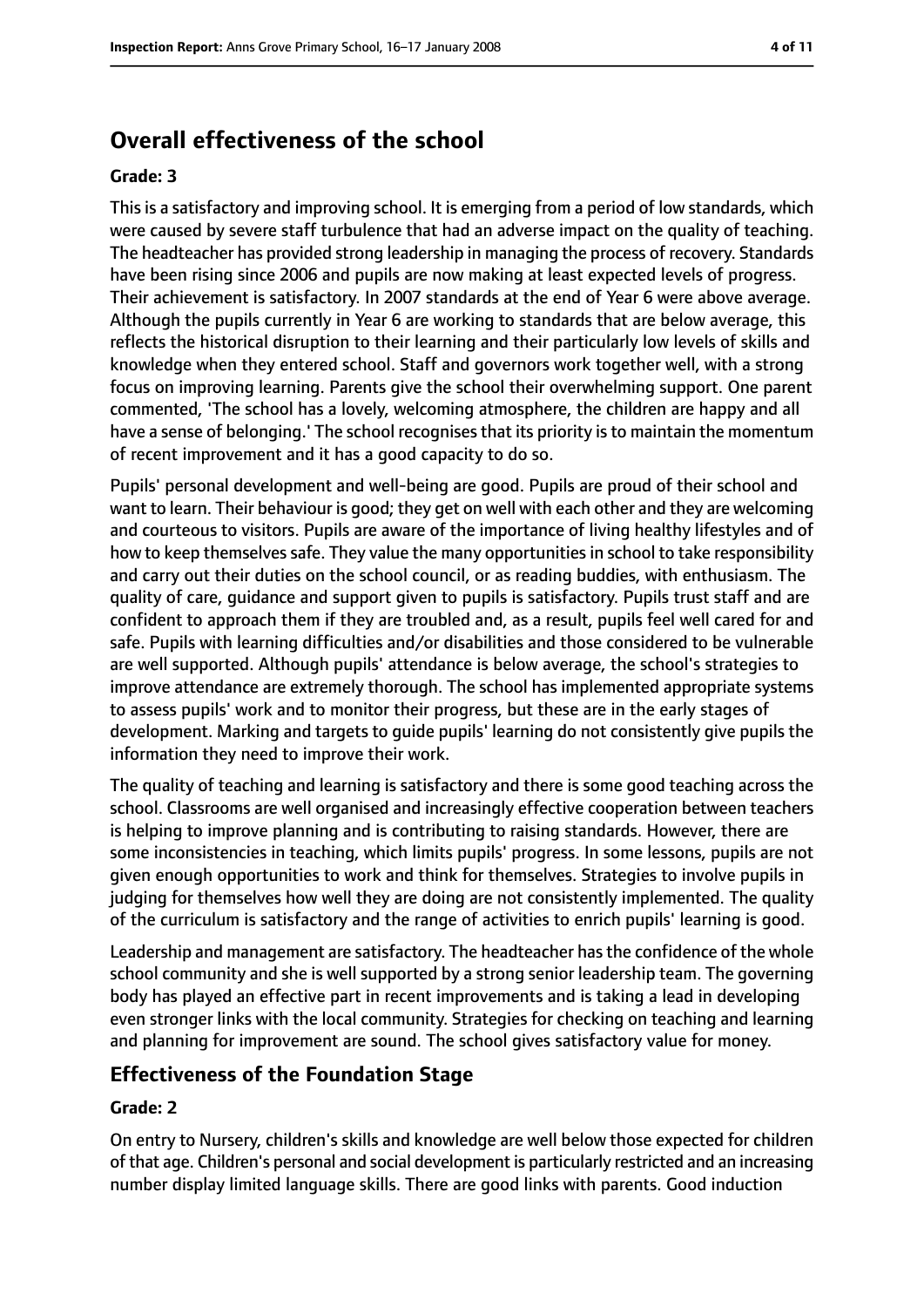procedures ensure that children settle in well and they are happy and secure in their learning. Children make a good start as a result of good planning and teaching that meets their needs. Much attention is paid to meeting children's emotional needs and they make good progress in this area. A rich curriculum offers a good range of appropriate learning experiences. Visits off site, such as to Twycross Zoo, provide valuable opportunities to extend children's language development and enhance their learning. Outdoor provision is limited and learning experiences outside do not match those on offer inside the classroom. Leadership of the Foundation Stage is good and the leaders are taking appropriate steps to ensure that assessment of what children know and can do is secure. By the end of Reception, children's skills and knowledge are below average. However, given their starting points, they make good progress in Foundation Stage.

#### **What the school should do to improve further**

- Improve the consistency of teaching and learning in order that pupils' progress is accelerated and standards are raised.
- Improve procedures to assess pupils' learning and monitor their progress.
- Ensure that teachers' marking and target setting make it clear to pupils what they need to do to improve their work.

A small proportion of the schools where overall effectiveness is judged satisfactory but which have areas of underperformance will receive a monitoring visit by an Ofsted inspector before their next section 5 inspection.

# **Achievement and standards**

#### **Grade: 3**

After a period of several years when standards in Key Stage 1 were well below average, standards are rising and pupils currently in Year 2 are working at broadly average levels. In Key Stage 2, after two years of exceptionally low standards, pupils' attainment began to rise in 2006. In 2007 the results in national tests taken by pupils in Year 6 were average in English and science and well above average in mathematics. However, pupils currently in Year 6 are working at levels that are below average in English, mathematics and science. Pupils in this class have a lot of catching up to do as a result of the impact of staffing instability on their earlier learning. In addition, their performance reflects the particularly low starting points of this group of pupils when they entered school. Pupils in Key Stage 2 make satisfactory, although variable, progress and their achievement is satisfactory. Pupils from minority ethnic groups and those with learning difficulties and/or disabilities receive effective support and make satisfactory progress as a result.

# **Personal development and well-being**

#### **Grade: 2**

Pupils' personal development and well-being, including their spiritual, moral, social and cultural development, are good. However, pupils' understanding of different cultures and religions is at an early stage of development. Pupils enjoy school because, as they say, 'It is fun and the teachers are really helpful.' Pupils behave well in lessons and around school and demonstrate increasing maturity in their positive approach to learning. Pupils are becoming more aware of how to live a healthy lifestyle and display this in their choice of healthy food options and by taking part in extra-curricular sports. They are safety conscious and older pupils are caring of those who are younger. Pupils value the opportunities they have to exercise responsibility. Year 6 pupils are proud to be members of the school council and appreciate that their ideas and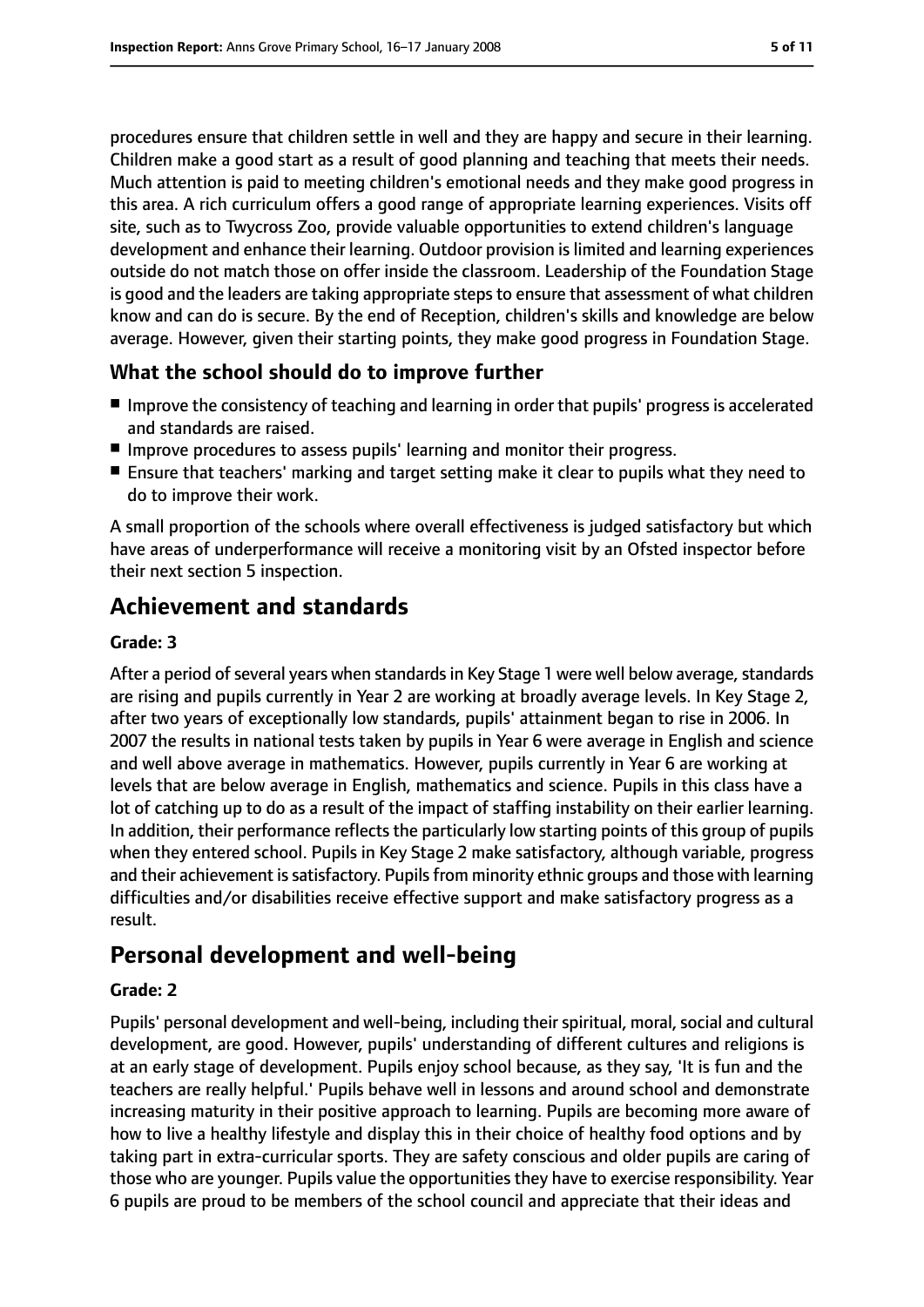suggestions, for example regarding playground markings, are acted upon. Good opportunities for pupils to raise funds for worthy causes and become involved in environmental projects enable them to contribute to the wider community. Their preparation for the next stage in their learning is satisfactory.

# **Quality of provision**

#### **Teaching and learning**

#### **Grade: 3**

After a period of significant change, more settled staffing is contributing to school improvement. Relationships between staff and pupils are good and contribute to the positive atmosphere and good behaviour in lessons. Teachers are enthusiastic and work hard. They have good subject knowledge and a strong commitment to their own professional development. Lessons are well planned and supported by a range of appropriate strategies, such as the use of role play and drama to foster writing. Teachers provide a range of work to meet the needs of all learners, but the school is aware of the need to accelerate further the progress of the more able pupils. Teaching is generally conducted at an appropriate pace and pupils respond enthusiastically. However, in lessons where pupils spend too much time listening to the teacher, they are not sufficiently active in their own learning and this limits their progress. Strategies to involve pupils in their own learning and to help them evaluate their own work are well considered, but not consistently implemented. Teaching assistants benefit from an appropriate training programme and generally make a good contribution to pupils' learning.

#### **Curriculum and other activities**

#### **Grade: 3**

The quality of the curriculum and other activities is judged by the school to be good, but inspectors judge it to be satisfactory with some good features. There is a strong focus on the teaching of English and mathematics, which is helping to raise standards. The school recognises the need to engage the interests of pupils and gives them opportunities to practise basic skills across the curriculum. However, opportunities to write at length in subjects other than English and the use of information and communication technology are in early stages of development. The school provides opportunities for pupils in Key Stage 2 to learn a modern foreign language, but opportunities to learn to play a musical instrument are limited. The school provides a good range of learning opportunities, for example the effective Social, Emotional Aspects of Learning (SEAL) programme, to promote pupils' personal development. This is helping to develop their self-confidence and social skills and contributes towards their mature attitudes to learning. There is a good range of educational visits, visitors to school and extra-curricular activities to enrich pupils' learning.

## **Care, guidance and support**

#### **Grade: 3**

The school judges care, guidance and support to be good. However, inspectors judge them to be satisfactory because procedures to assess pupils' work and to monitor their progress are not securely embedded. In addition, teachers' marking does not consistently relate to the intentions of the lesson and pupils' targets are not always expressed in language that they understand. As a result, pupils are not always clear on what they need to do to improve. However, this is a caring school, which places great importance on ensuring the welfare of its pupils. Staff are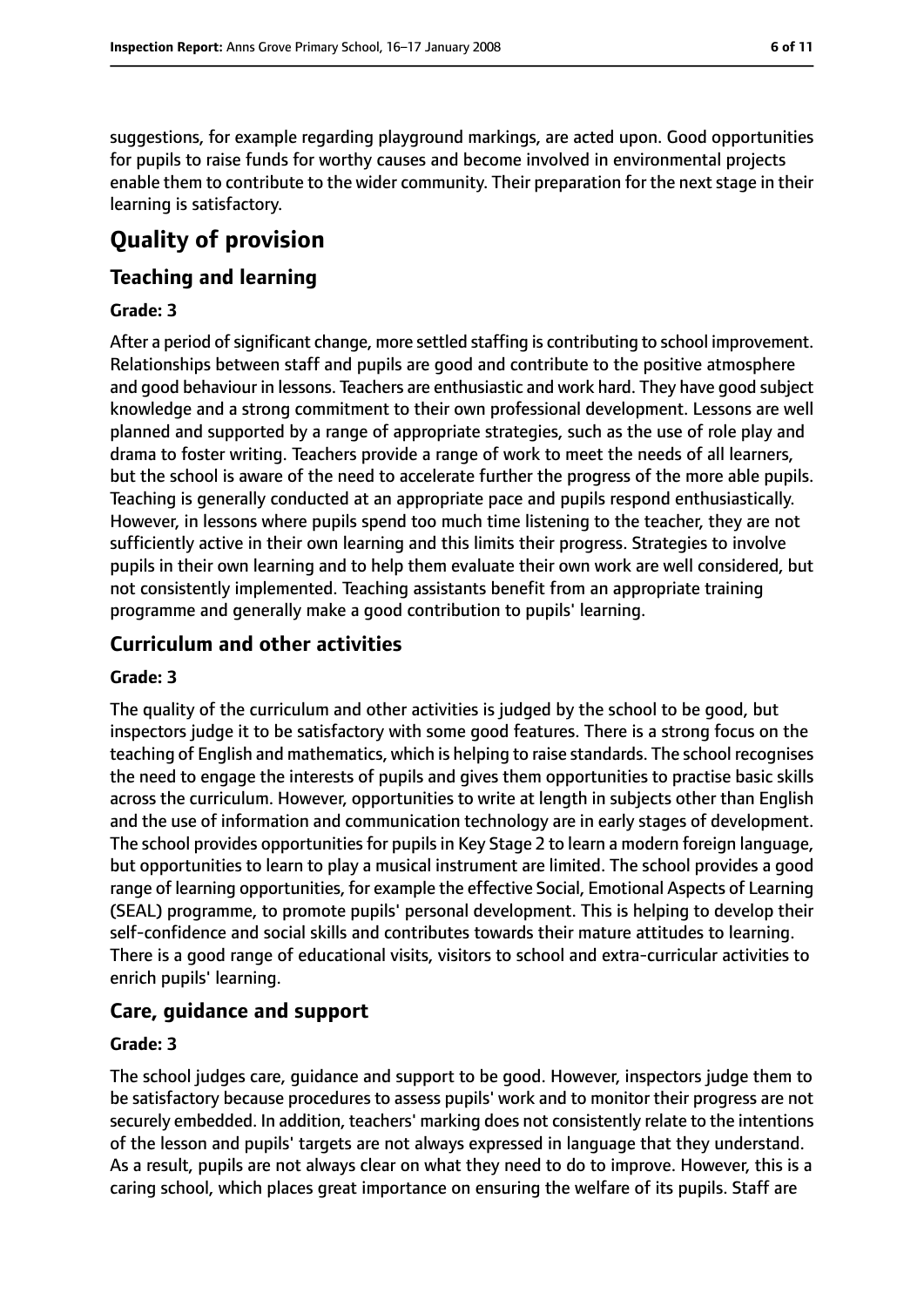sensitive to pupils' feelings and anxieties and the good relationships that follow from this help pupils to feel safe. Pupils who are particularly vulnerable and those with learning difficulties and/or disabilities receive good support. Arrangements to support the transition of pupils into school and onto secondary education are effective. There are appropriate arrangements to safeguard pupils and ensure their health and safety.

## **Leadership and management**

#### **Grade: 3**

The headteacher, with good support from the chair of governors, has worked with commendable determination to steer the school successfully through a period of staffing turbulence, while at the same time managing the move to a new school building. Related financial issues have also been addressed and the school finances are now on a firm footing. The school runs smoothly on a day-to-day basis.

The headteacher has the support of a strong senior leadership team and together they have implemented a wide range of initiatives to improve provision and leadership and management. These initiatives have included a focus on evaluating data on the school's performance and the introduction of more rigorous arrangements for checking on teaching and learning. Not all of these developments are fully embedded in practice, for example the assessment of pupils' learning is not yet completely secure and subject leaders are not fully involved in checking on teaching and learning in their own areas of responsibility. However, they are contributing to improving achievement and raising standards. Although some aspects of its self-evaluation are too generous, the school has a sound understanding of its strengths and weaknesses. The governing body is effectively contributing to the school's strategic development and is developing its ability to hold school leaders to account.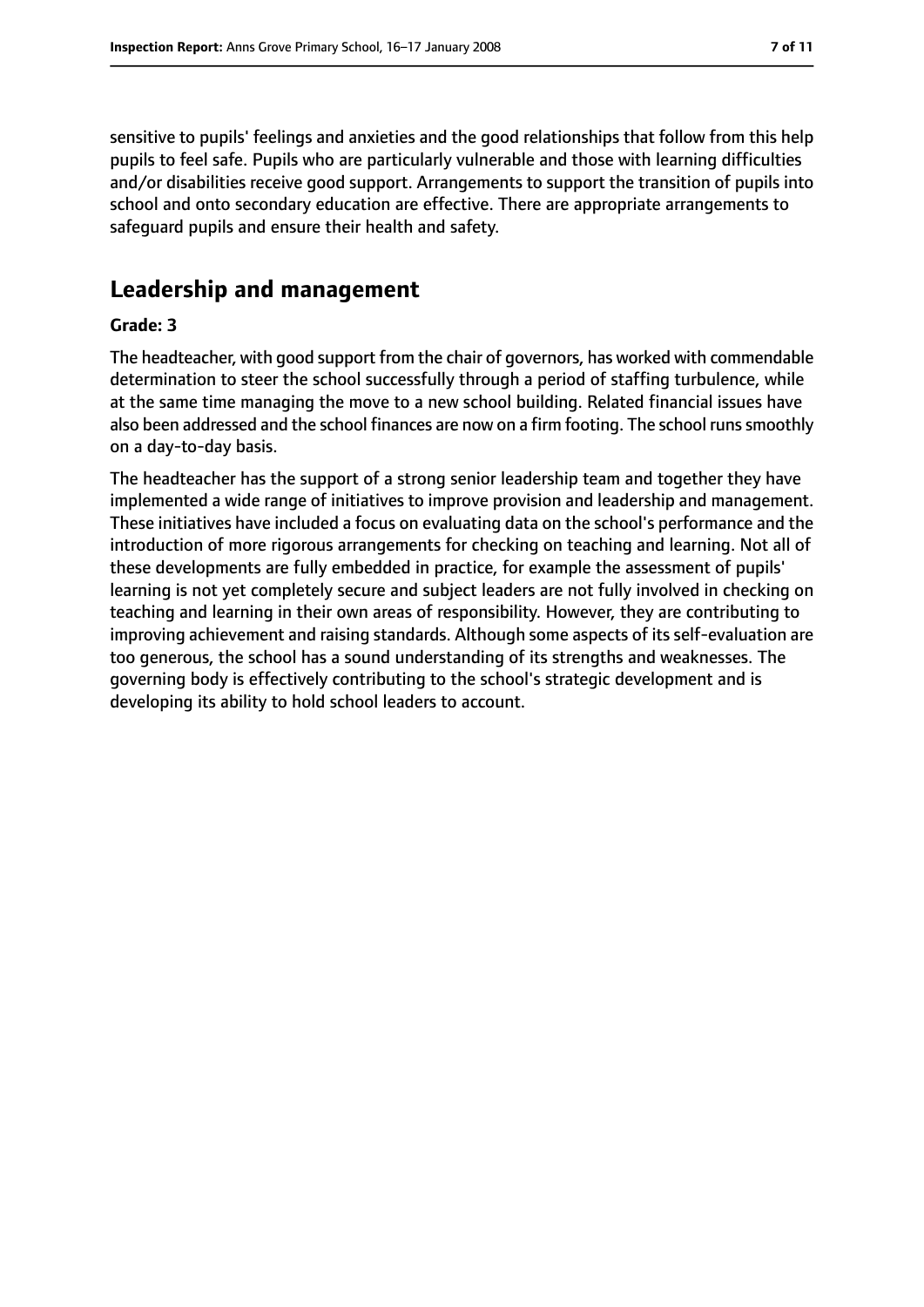**Any complaints about the inspection or the report should be made following the procedures set out in the guidance 'Complaints about school inspection', which is available from Ofsted's website: www.ofsted.gov.uk.**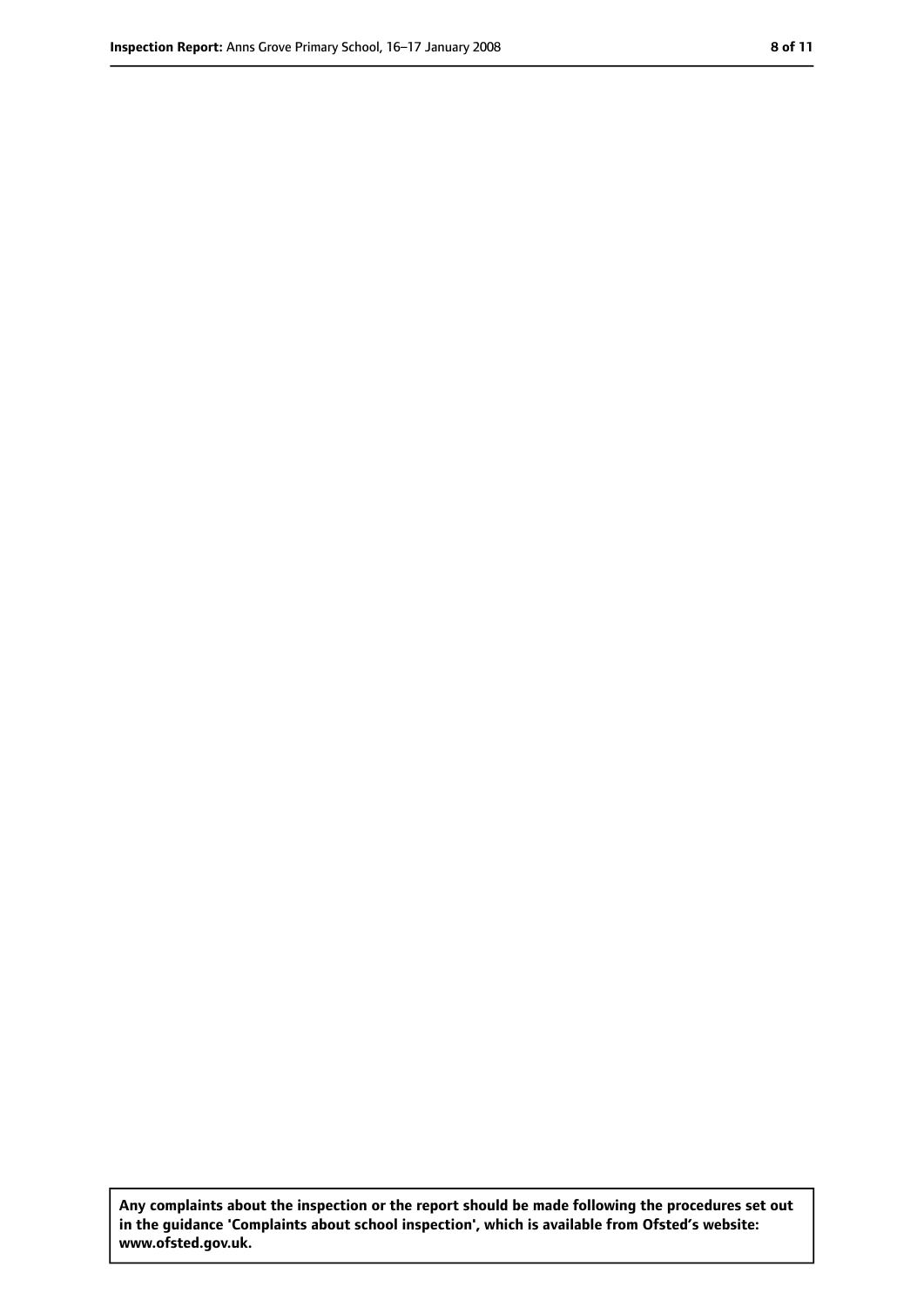# **Inspection judgements**

| $^{\backprime}$ Key to judgements: grade 1 is outstanding, grade 2 good, grade 3 satisfactory, and | School         |
|----------------------------------------------------------------------------------------------------|----------------|
| arade 4 inadeguate                                                                                 | <b>Overall</b> |

## **Overall effectiveness**

| How effective, efficient and inclusive is the provision of education, integrated<br>care and any extended services in meeting the needs of learners? |     |
|------------------------------------------------------------------------------------------------------------------------------------------------------|-----|
| Effective steps have been taken to promote improvement since the last<br>inspection                                                                  | Yes |
| How well does the school work in partnership with others to promote learners'<br>well-being?                                                         |     |
| The effectiveness of the Foundation Stage                                                                                                            |     |
| The capacity to make any necessary improvements                                                                                                      |     |

## **Achievement and standards**

| How well do learners achieve?                                                                               |  |
|-------------------------------------------------------------------------------------------------------------|--|
| The standards <sup>1</sup> reached by learners                                                              |  |
| How well learners make progress, taking account of any significant variations between<br>groups of learners |  |
| How well learners with learning difficulties and disabilities make progress                                 |  |

## **Personal development and well-being**

| How good is the overall personal development and well-being of the<br>learners?                                  |  |
|------------------------------------------------------------------------------------------------------------------|--|
| The extent of learners' spiritual, moral, social and cultural development                                        |  |
| The extent to which learners adopt healthy lifestyles                                                            |  |
| The extent to which learners adopt safe practices                                                                |  |
| How well learners enjoy their education                                                                          |  |
| The attendance of learners                                                                                       |  |
| The behaviour of learners                                                                                        |  |
| The extent to which learners make a positive contribution to the community                                       |  |
| How well learners develop workplace and other skills that will contribute to<br>their future economic well-being |  |

## **The quality of provision**

| How effective are teaching and learning in meeting the full range of the<br>learners' needs?          |  |
|-------------------------------------------------------------------------------------------------------|--|
| How well do the curriculum and other activities meet the range of needs<br>and interests of learners? |  |
| How well are learners cared for, guided and supported?                                                |  |

 $^1$  Grade 1 - Exceptionally and consistently high; Grade 2 - Generally above average with none significantly below average; Grade 3 - Broadly average to below average; Grade 4 - Exceptionally low.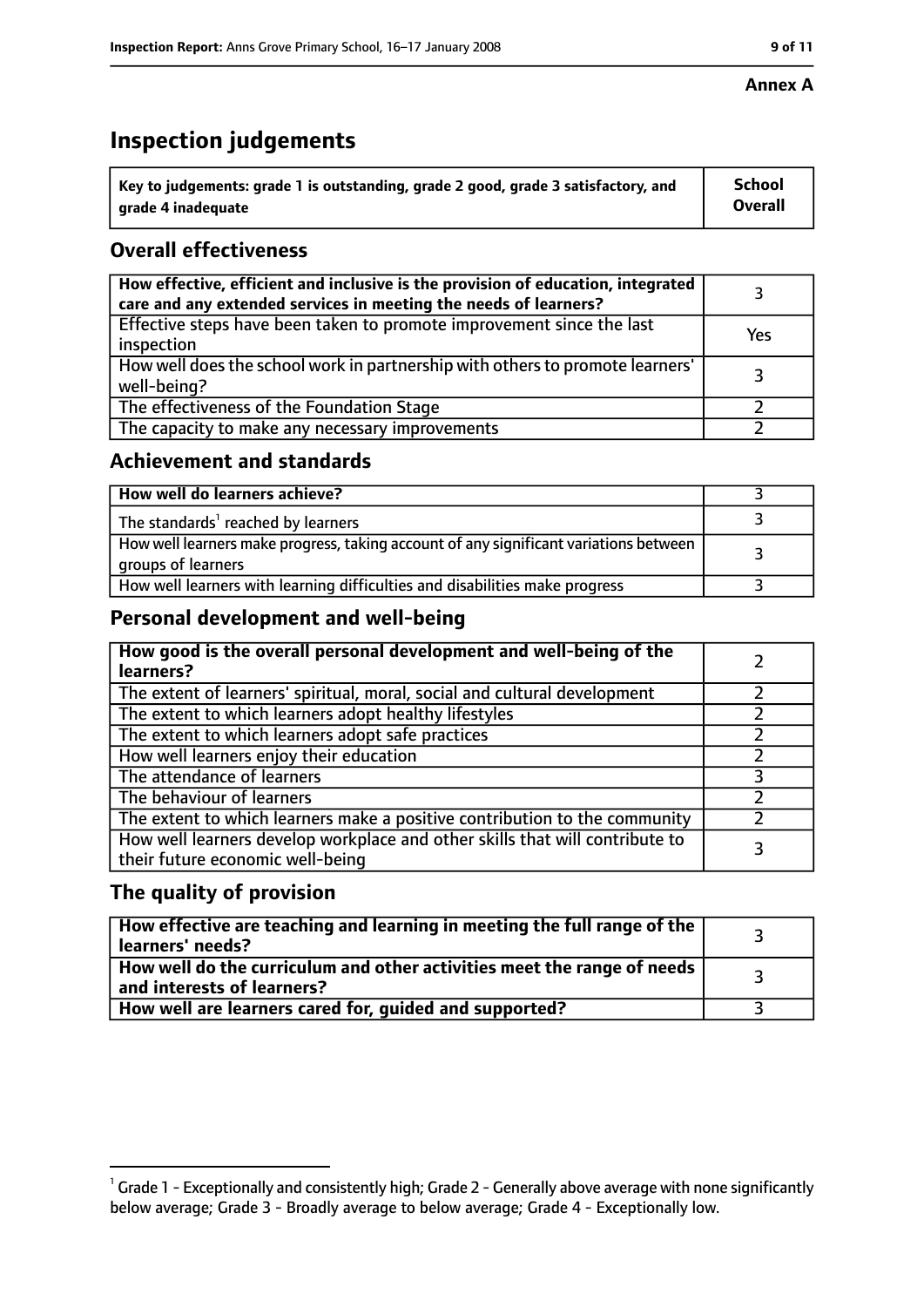# **Leadership and management**

| How effective are leadership and management in raising achievement<br>and supporting all learners?                                              | 3   |
|-------------------------------------------------------------------------------------------------------------------------------------------------|-----|
| How effectively leaders and managers at all levels set clear direction leading<br>to improvement and promote high quality of care and education |     |
| How effectively leaders and managers use challenging targets to raise standards                                                                 | 3   |
| The effectiveness of the school's self-evaluation                                                                                               |     |
| How well equality of opportunity is promoted and discrimination tackled so<br>that all learners achieve as well as they can                     | 3   |
| How effectively and efficiently resources, including staff, are deployed to<br>achieve value for money                                          | 3   |
| The extent to which governors and other supervisory boards discharge their<br>responsibilities                                                  | 3   |
| Do procedures for safequarding learners meet current government<br>requirements?                                                                | Yes |
| Does this school require special measures?                                                                                                      | No  |
| Does this school require a notice to improve?                                                                                                   | No  |